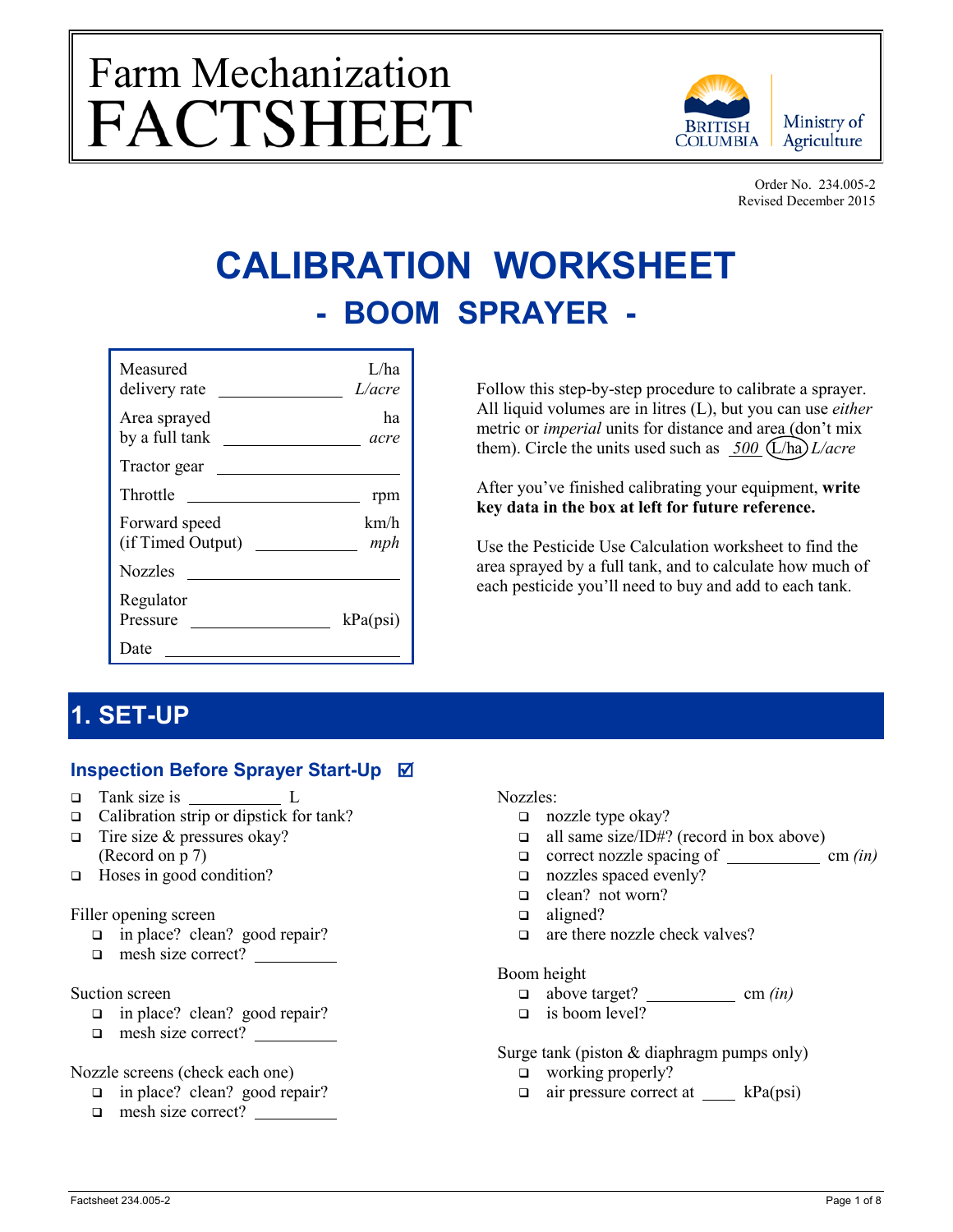## **Inspection with Sprayer Running**

Fill the tank more than half full with clean water.

- $\Box$  start sprayer pump & run tractor throttle at rpm.
	- note pump's maximum rpm is .
- $\Box$  open boom valve to fill lines and begin spraying
- clean nozzles producing distorted patterns and retest
- $\Box$  throw out damaged nozzles and replace them

#### Check and fix any problems

- leaks?
- $\Box$  valves working?

### **Measuring Nozzle Output**

Draw nozzle locations on the diagram below and number them to identify which ones may need to be cleaned or replaced after testing. As the sprayer runs, collect and record the output for a set time e.g. 1 minute, 30 sec or 15 sec. Measure in litres.



1. In the box below, divide Total Output in L by the number of nozzles to find the average output per nozzle for collection time.

| <b>Total Output</b> |        |              |     | Average<br>Output |
|---------------------|--------|--------------|-----|-------------------|
| <b>Collected</b>    |        | # of nozzles | $=$ | <b>Collected</b>  |
|                     | $\div$ | noz.         |     |                   |

2. For uniformity, find the maximum and minimum acceptable output (5% more or less than average.) Replace nozzles if above maximum output or below minimum output.

| Minimum Output          | $= 0.95$ | Average Output $=$       |  |
|-------------------------|----------|--------------------------|--|
| Maximum Output $= 1.05$ |          | $\Delta$ verage Output = |  |

3. Replace all nozzles if average output is 15% more than a new nozzle's output (from manufacturer's chart or discharge test).

- $\Box$  agitation okay?
- $\Box$  bypass flow okay?
- □ adjust pressure regulator to get right spray pressure at the nozzles

Measure pressure at regulator and nozzles along boom. Draw extensions of the boom as necessary.



□ Pressure drop less than 10%

| <b>Nozzle Output</b> |     | <b>Nozzle Output</b> |
|----------------------|-----|----------------------|
| Litres per _sec      |     | Litres per __sec     |
| 1.<br>L              | 26. | L                    |
| L<br>2.              | 27. | L                    |
| 3.<br>L              | 28. | L                    |
| 4.<br>L              | 29. | L                    |
| 5.<br>L              | 30. | L                    |
| 6.<br>L              | 31. | L                    |
| 7.<br>L              | 32. | L                    |
| 8.<br>L              | 33. | L                    |
| 9.<br>L              | 34. | L                    |
| 10.<br>L             | 35. | L                    |
| 11.<br>L             | 36. | L                    |
| 12.<br>L             | 37. | L                    |
| 13.<br>L             | 38. | L                    |
| 14.<br>L             | 39. | L                    |
| 15.<br>L             | 40. | L                    |
| L<br>16.             | 41. | L                    |
| 17.<br>L             | 42. | L                    |
| 18.<br>L             | 43. | L                    |
| 19.<br>L             | 44. | L                    |
| 20.<br>L             | 45. | L                    |
| 21.<br>L             | 46. | L                    |
| L<br>22.             | 47. | L                    |
| 23.<br>L             | 48. | L                    |
| 24.<br>L             | 49. | L                    |
| 25.<br>L             | 50. | L                    |
| <b>Total Output</b>  |     | L                    |
|                      |     |                      |

Regulator

 $kPa$  (psi)  $kPa$  (psi)

kPa (psi)

| Average           |        |            |                  |     |               | <b>New</b>    |          |                   | <b>Maximum</b> |
|-------------------|--------|------------|------------------|-----|---------------|---------------|----------|-------------------|----------------|
| Output per        |        | Collection |                  |     | Average       | <b>Nozzle</b> |          |                   | Average        |
| <b>Collection</b> |        | Time       | Conversion       | $=$ | <b>Output</b> | Output        | Constant | $\!\!\!=\!\!\!\!$ | Output         |
|                   | $\div$ | sec        | $60$ sec/min $=$ |     | L/min         | L/min         |          | $=$               | $\mu$ min      |

**Swath Width** Do only ONE of these. You'll use the swath width on the next page.

**Broadcast swath:** multiply number of nozzles by nozzle spacing; convert to metres or feet

| $#$ nozzles | spacing |                | conversion           | $=$ | swath width |
|-------------|---------|----------------|----------------------|-----|-------------|
| noz.        | cm      | $\overline{ }$ | $100 \text{ cm/m}$ = |     | m           |
| noz.        |         | $\overline{ }$ | $12$ in/ft           | $=$ |             |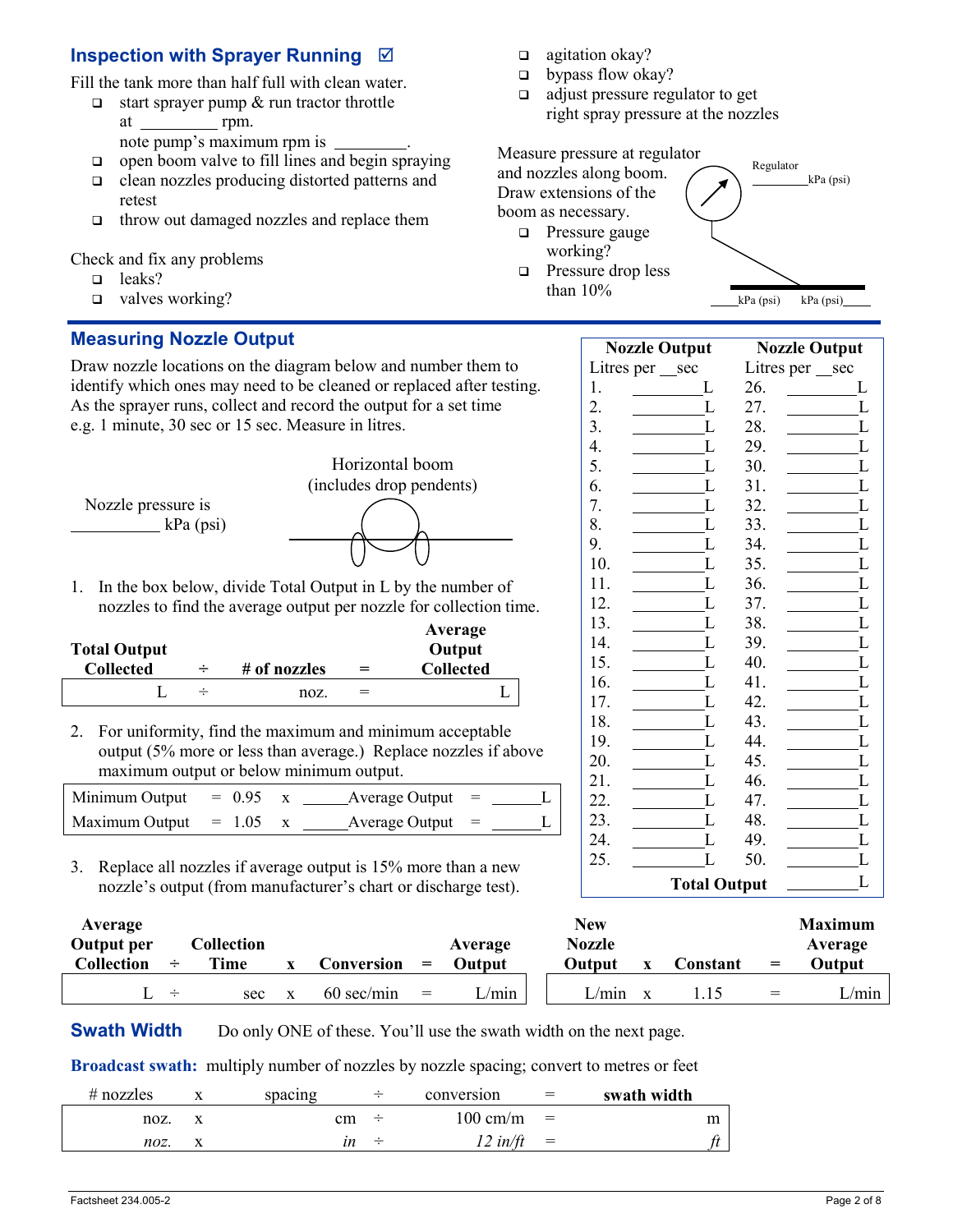**Band swath:** multiply number of bands by width of each band; convert to metres or feet

| $#$ bands |   | band width | $\div$ | conversion           | $=$ | swath width |
|-----------|---|------------|--------|----------------------|-----|-------------|
| bands     |   | cm         | $\div$ | $100 \text{ cm/m}$ = |     | m           |
| bands     | X | ın         | $\div$ | $12$ in/ft           | $=$ |             |

**Row crop swath:** multiply number of rows by width of each row. (Note: rows are stated in metres or feet, so no conversion is needed).

| # rows | row width | $=$ | swath width |
|--------|-----------|-----|-------------|
| rows   |           | $=$ | m           |
| rows   |           | $=$ |             |

# **2. Measuring Delivery Rate**

You can use either of these methods to determine the actual delivery rate of the sprayer.

#### **Test Area method**

- 1. Mark out a test strip at least 60 m or 200  $ft$  long. Your strip was  $\frac{m}{ft}$  m  $(ft)$  long. **Note:** A one acre test strip is =  $43,560 \text{ ft}^2 \div \text{ ft}$  (swath width) = *ft*. long.
- 2. Fill the tank about half full with water and start sprayer nozzles and agitation. Then set the pressure to what you want. Use the same throttle RPM you'll use in the field. Pressure **kPa** *(psi)*
- 3. Choose a tractor gear to get desired forward speed. Gear \_\_\_\_\_\_\_ Throttle \_\_\_\_\_\_ rpm (as in Step 2 above)
- 4. Record the volume of water in the tank before the test: L. Mark where the sprayer is parked so you can return it to the same position to measure water sprayed (level ground is best).
- 5. Drive towards the first stake at the correct speed, and open the boom valve as you pass it. Check the sprayer pressure. Close the boom valve as you pass the second stake.
- 6. Repeat until at least  $10\%$  of a full tank is sprayed. Record the number of runs ( $\frac{r_{\text{un}}}{r_{\text{un}}}}$
- 7. Return to the water filling site and park in the same location as in Step 4. Measure the amount of water remaining: L. Number of litres discharged during the test was L.
- 8. Calculate the test area. Multiply the strip length by your swath width by the number of runs.

| strip length | $\overline{ }$ | swath width | ∡⊾        | # runs | $=$ | test area |
|--------------|----------------|-------------|-----------|--------|-----|-----------|
|              |                | m           | △         | runs   | $=$ | ш         |
|              | $\lambda$      |             | $\Lambda$ | runs   | $=$ | .         |

9. Calculate the Delivery Rate. Divide water sprayed (L) by test area ( $m^2$  or  $ft^2$ ).

| $10,000 \text{ m}^2/\text{ha}$<br>$=$ | water sprayed | test area | conversion                       | delivery rate |
|---------------------------------------|---------------|-----------|----------------------------------|---------------|
|                                       |               |           |                                  | /ha           |
|                                       |               |           | 43,560 $\frac{\hbar^2}{\hbar^2}$ | L/acre        |

*(L/ha=2.5 times L/acre* L/acre=0.4 times L/ha)

#### **Timed Output method**

- 1. Measure the forward speed of your tractor and sprayer with a half tank of water in field conditions. (Tractor speedometers need to be checked for accuracy, see page 7.) \_\_\_\_ km/h *(mph)*
- 2. Measure total nozzle output by spraying for a set time (such as 10 min) and divide volume (L) by time to find total output (L/min) OR use total nozzle output (L/min) from page 2.

Tank volume at start L Tank Volume at finish L Discharge time min.

Discharge volume (start-finish)  $=$  L

Total nozzle output = (Discharged Volume ÷ Time) =  $L \div$  min. = L/min.

3. Calculate the Delivery Rate. Divide total output by forward speed and swath width and multiply by a constant. total nozzle

| output                           | ÷      | forward speed          | $\div$ | swath width |  | constant | $=$ | delivery rate |
|----------------------------------|--------|------------------------|--------|-------------|--|----------|-----|---------------|
| $\angle$ /min                    | $\div$ | km/h                   | $\div$ | m           |  | 600      | =   | L/ha          |
| $\angle m$ in                    | ÷      | mph                    | $\div$ |             |  | 495      |     | acre _        |
| $(L/ha=2.5 \text{ times } L/ace$ |        | L/acre=0.4 times L/ha) |        |             |  |          |     |               |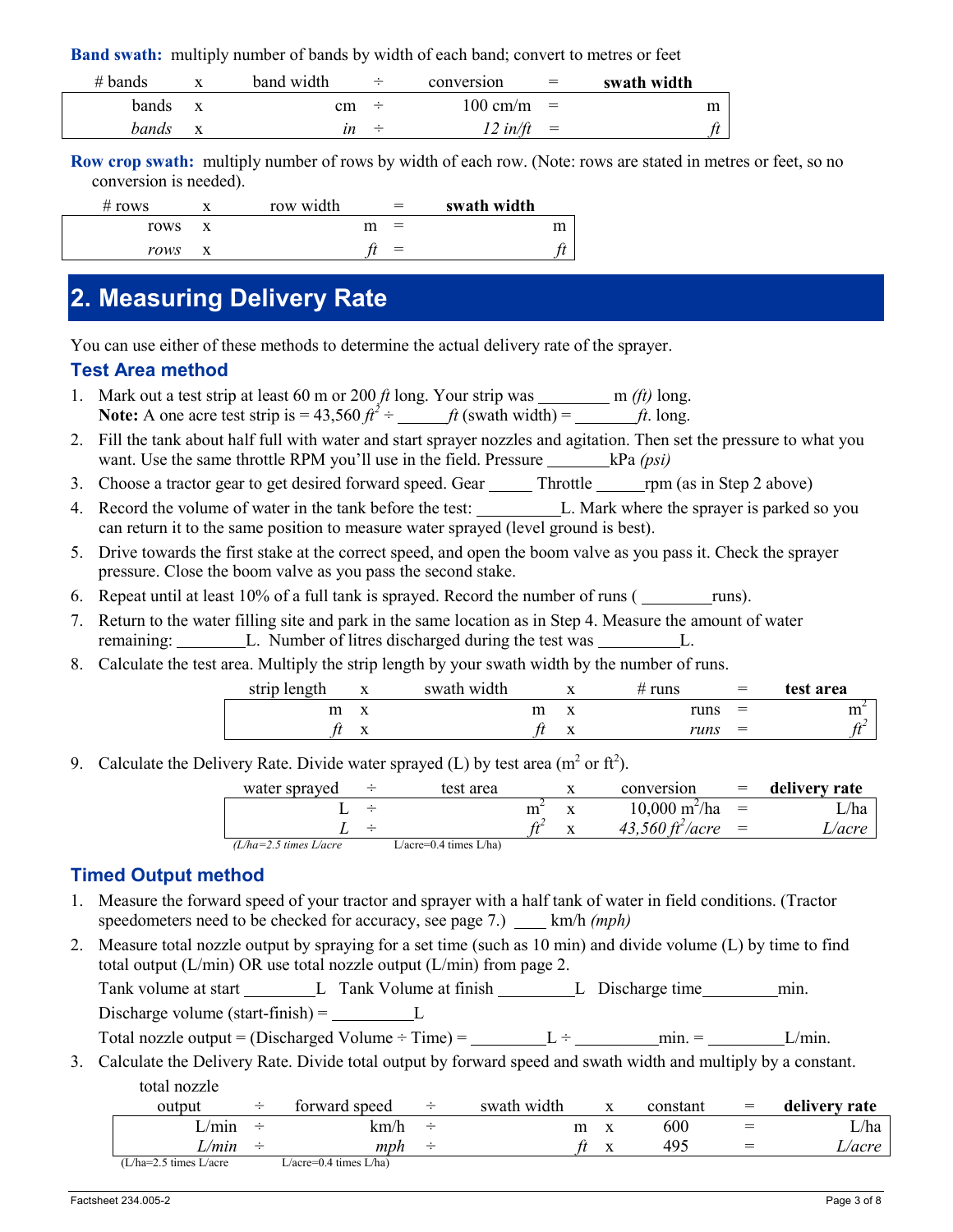# **3. Adjusting Delivery Rate**

If the Delivery Rate of your sprayer is different than the rate listed on the pesticide label or recommended in the production guide, it can be adjusted in three ways:

1. **Nozzle size** should be changed if you wish to make large changes in delivery rate. Check with your nozzle supplier or agricultural advisor. Obtain a catalogue listing nozzles and nozzle outputs. The following formula can also be used to find nozzle size.

| delivery rate | $\mathbf{v}$ | forward speed | л | nozzle spacing | ÷      | constant | $=$      | nozzle output |
|---------------|--------------|---------------|---|----------------|--------|----------|----------|---------------|
| L/ha          |              | km/h          |   | cm             | $\div$ | 60,000   | $=$      | L/min         |
| ∟∕acre        |              | mph           |   | ın             |        | 5940     | $\equiv$ | L/min         |

List your nozzle options by referring to a manufacturer's catalogue.

| <b>Nozzle Size</b>          |  |  |  |
|-----------------------------|--|--|--|
| Nozzle Pressure kPa(psi)    |  |  |  |
| <b>Nozzle Output</b> L/min  |  |  |  |
| Forward Speed km/h (mph)    |  |  |  |
| Delivery Rate L/ha (L/acre) |  |  |  |

2. **Forward speed** changes will adjust the delivery rate. Slower speeds increase the amount sprayed in a field, and faster speeds reduce it. If your delivery rate is 112L/acre at 6 mph, then by halving your speed to 3 mph you'll double the delivery rate to 224 L/acre.

| Use these formulas to<br>calculate alternative         | present<br>forward speed | X            | present<br>delivery rate | ÷ | new forward<br>speed | new delivery<br>rate |
|--------------------------------------------------------|--------------------------|--------------|--------------------------|---|----------------------|----------------------|
| combinations of delivery                               | km/h                     | $\mathbf{x}$ | $L/min$ ÷                |   | km/h                 | L/min                |
| rates and speeds                                       | $mph \propto$            |              | $L/min$ ÷                |   | mph                  | L/min                |
| Speed changes are usually<br>made by using a different | present                  |              | present                  |   | new delivery         | new forward          |
| gear in order to keep                                  | forward speed            | X            | delivery rate            | ÷ | rate                 | speed                |
| tractor RPMs within the<br>range recommended for       | km/h                     | $\mathbf{x}$ | $L/min$ ÷                |   | L/min                | km/h                 |
| the sprayer pump.                                      | mph                      | $\mathbf{X}$ | L/min                    | ÷ | L/min                | mph                  |

When you have chosen a new gear, check with your nozzle supplier on which nozzle to use or calculate the new nozzle output (same formula as Step 1).

| delivery |   | forward |              | nozzle  |        | constant |     | new nozzle  |
|----------|---|---------|--------------|---------|--------|----------|-----|-------------|
| rate     |   | speed   |              | spacing |        |          | $=$ | output      |
| ∟/ha     | X | km/h    | $\mathbf{v}$ | cm      | $\div$ | 60,000   | $=$ | $\sqrt{mn}$ |
| L/acre   | X | mph     | $\mathbf{v}$ | ın      | $\div$ | 5940     | $=$ | L/min       |

3. **Spray pressure should be set for the correct droplet size.** Changing pressure is recommended only for very small changes in delivery rates. Otherwise your droplet size will change and cause drift or runoff problems. Since pressure must be increased four times to double the delivery rate, this is not a good way to adjust delivery rate.

#### **After making the adjustments, measure the delivery rate again. Fill in a new Calibration Worksheet.**

When your equipment is accurately calibrated and applying the desired delivery rate, then you are ready to spray. Use one of the next two pages to determine how much pesticide to buy and how much pesticide to add to a full or partial tank. Choose page 5 if the pesticide is given in a per area rate, otherwise use page 6.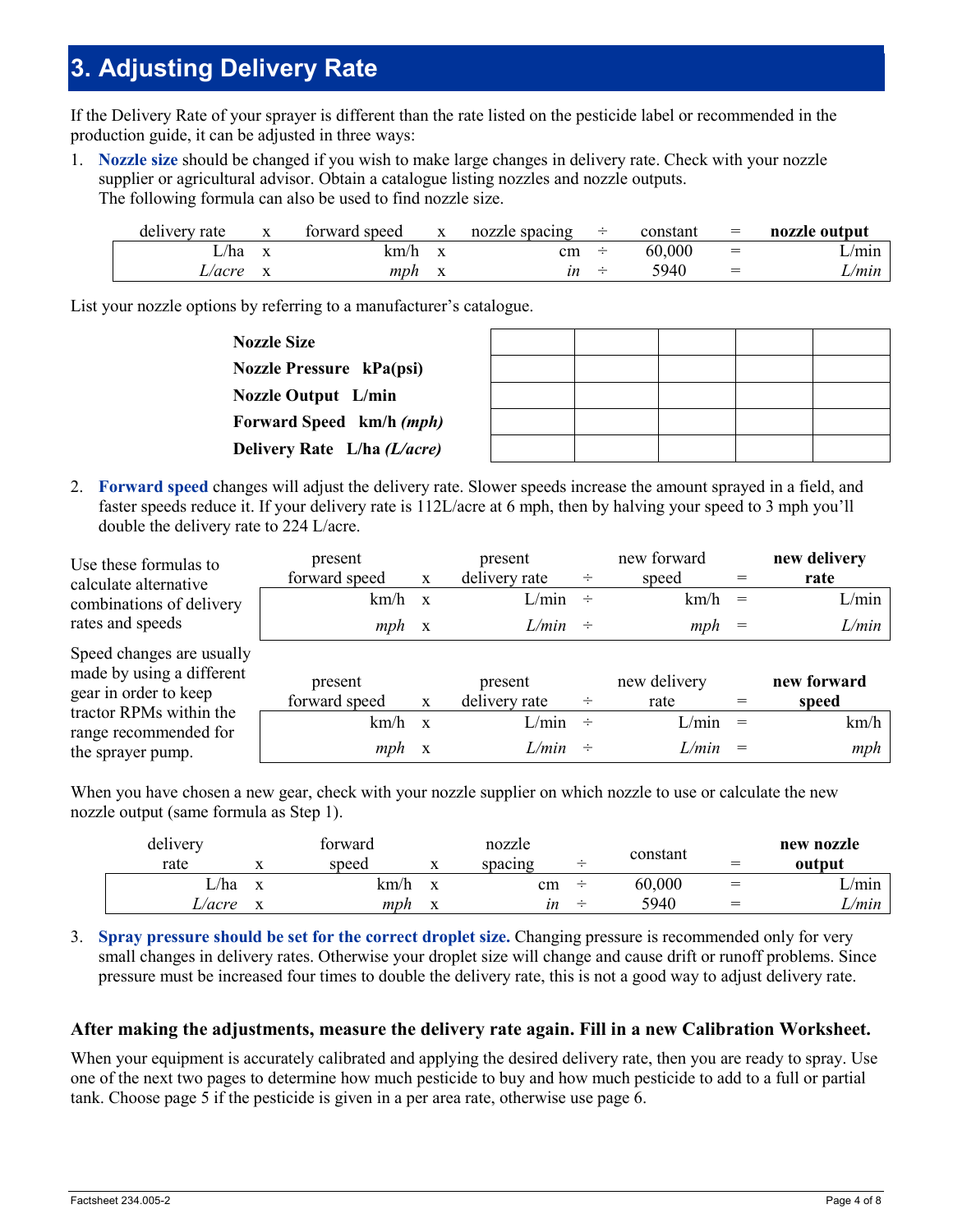# **4.a Calculating How Much Pesticide to Add to a Spray Tank – Per Area Rate**

| <b>Example: Pesticide Labels read: "use 3L/ha in 1000L of water" or "use 3L/1000L of water/ha".</b> (Otherwise see page 6.) |                |                                                  |                                                                    |  |  |  |  |  |  |  |
|-----------------------------------------------------------------------------------------------------------------------------|----------------|--------------------------------------------------|--------------------------------------------------------------------|--|--|--|--|--|--|--|
| Pesticide Pesticide Pest Pest Crop Crop Date Date                                                                           |                |                                                  |                                                                    |  |  |  |  |  |  |  |
| Fill in values for only one column – hectares or <i>acres</i> . Use only hectares or only <i>acres</i> ; don't mix them.    |                |                                                  |                                                                    |  |  |  |  |  |  |  |
| Use litres (L) for all liquid volumes. Use the <i>italicized</i> line if you are using <i>acres</i> .                       |                |                                                  |                                                                    |  |  |  |  |  |  |  |
| Field area                                                                                                                  | ha             | $acres$ (hectares = 0.4 x <i>acres</i> )         |                                                                    |  |  |  |  |  |  |  |
| Spray tank capacity                                                                                                         | $\overline{L}$ |                                                  | L $(L = 3.79 \text{ x US gal. } L = 4.55 \text{ x Imperial gal.})$ |  |  |  |  |  |  |  |
| Pesticide label application rate __________ kg or L/ha                                                                      |                | <i>kg or L/acre</i> $(L/acre = 0.4 \times L/ha)$ |                                                                    |  |  |  |  |  |  |  |
| Spray volume                                                                                                                | L/ha           |                                                  | $L/acre$ (from label or production guide or field test)            |  |  |  |  |  |  |  |
| Check your Calibration Worksheets and choose a suitable sprayer setup and Sprayer Delivery Rate                             |                |                                                  |                                                                    |  |  |  |  |  |  |  |
| Sprayer Delivery Rate                                                                                                       | L/ha           | <i>L</i> /acre ( <i>L</i> /acre = 0.4 x L/ha)    |                                                                    |  |  |  |  |  |  |  |
| Copy values into the formulas below where needed.                                                                           |                |                                                  |                                                                    |  |  |  |  |  |  |  |
|                                                                                                                             |                |                                                  |                                                                    |  |  |  |  |  |  |  |

| <b>How much</b> | field area |              | pesticide label<br>application rate | $#$ of applications<br>per year | $=$ | pesticide<br>to buy |
|-----------------|------------|--------------|-------------------------------------|---------------------------------|-----|---------------------|
| pesticide to    | ha         | $\mathbf{X}$ | $kg$ or $L/ha$ x                    |                                 |     | kg or L             |
| buy?            | acres      |              | kg or L/acres                       |                                 |     | kg or L             |

# **Full Tank**

|                           | $\div$           |              | sprayer         |                  |                   |
|---------------------------|------------------|--------------|-----------------|------------------|-------------------|
|                           | tank capacity    |              | delivery rate   |                  | area covered      |
| Area covered by a         |                  | $\div$       |                 | L/ha<br>$\equiv$ | ha/tank           |
| full tank?                | L                | $\div$       | L/acre          |                  | acres/tank        |
|                           | pesticide label  |              | area covered by |                  |                   |
|                           | application rate | X            | a full tank     |                  | pesticide to add  |
| How much pesticide        | kg or L/ha       | $\mathbf{X}$ | ha/tank         |                  | kg or L           |
| to add to a full tank?    | kg or L/acre     | $\mathbf{X}$ | acres/tank      |                  | $kg$ or $L$       |
|                           |                  |              | area covered by |                  |                   |
|                           | field area       | $\div$       | a full tank     | $=$              | tankfuls required |
| <b>Number of tankfuls</b> | ha               | $\div$       | ha/tank         | $=$              | tanks             |
| required for area?        | acre             | $\div$       | acres/tank      |                  | tanks             |

**Partial Tank** Measure the area to be sprayed by the last tank accurately to avoid mixing too much spray.

| How much spray      | sprayer delivery rate | $\mathbf{X}$ | area remaining | spray mix to make<br>in partial tank |
|---------------------|-----------------------|--------------|----------------|--------------------------------------|
| mix to make for a   | L/ha                  | $\mathbf{x}$ | ha             |                                      |
| partial tank?       | L/acre                | $\mathbf{x}$ | acres          |                                      |
|                     | pesticide label       |              |                | pesticide to add to                  |
| How much pesticide  | application rate      | $\mathbf{X}$ | area remaining | partial tank                         |
| to add to a partial | kg or L/ha            | $\mathbf{X}$ | ha             | $kg$ or $L$                          |
| tank?               | $kg$ or $L/acre$ x    |              | acres          | $kg$ or $L$                          |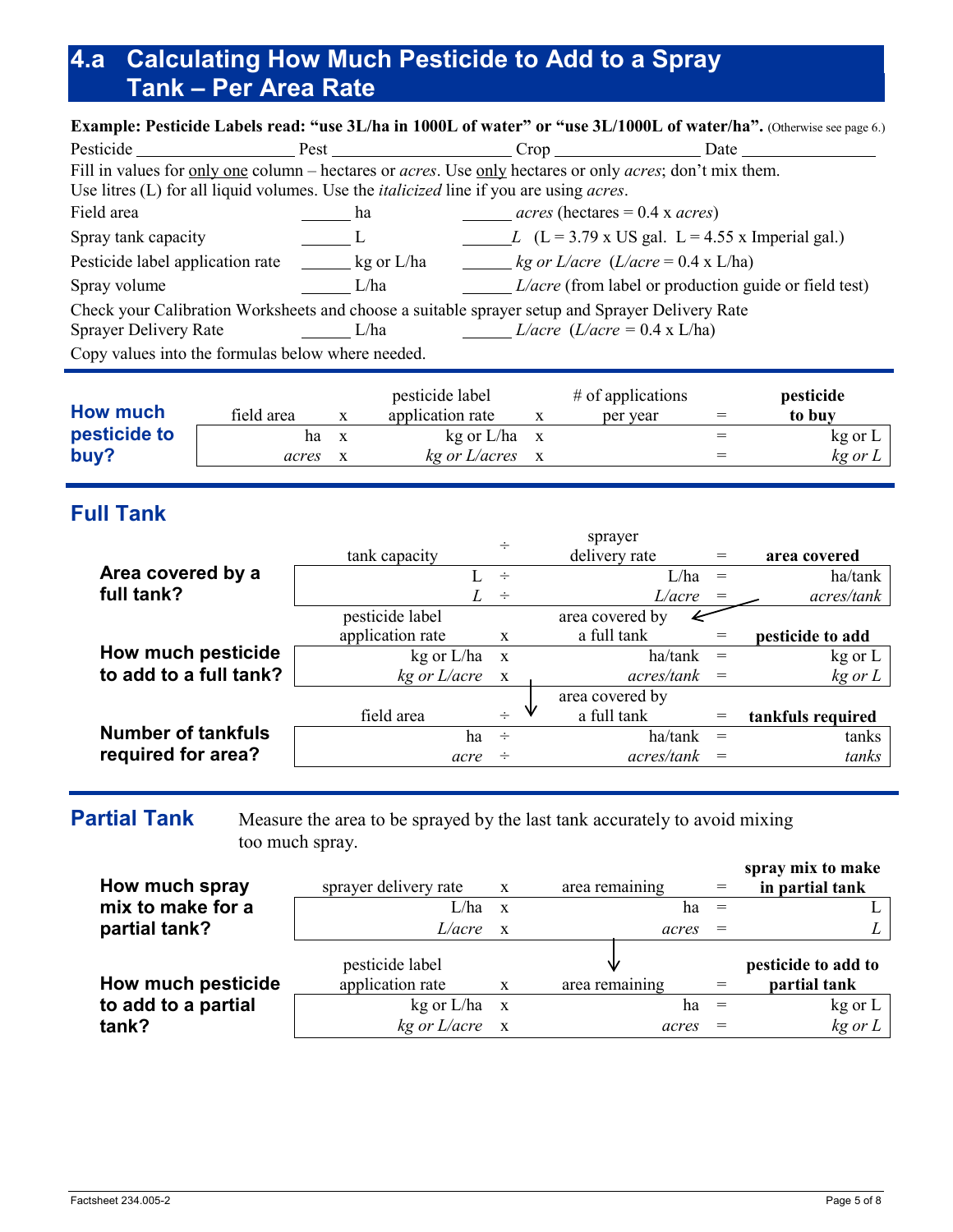# **4.b Calculating How Much Pesticide to Add to a Spray Tank – Per Dilution Rate**

| Example: Pesticide Label reads: "use 1L/100L of water and spray foliage thoroughly". (Otherwise see page 5.)             |                                                   |                                                 |                                                                    |  |  |  |  |  |  |  |
|--------------------------------------------------------------------------------------------------------------------------|---------------------------------------------------|-------------------------------------------------|--------------------------------------------------------------------|--|--|--|--|--|--|--|
| Pesticide Pesticide                                                                                                      | Pest Pest                                         | Crop                                            | Date                                                               |  |  |  |  |  |  |  |
| Fill in values for only one column – hectares or <i>acres</i> . Use only hectares or only <i>acres</i> ; don't mix them. |                                                   |                                                 |                                                                    |  |  |  |  |  |  |  |
| Use litres (L) for all liquid volumes. Use the <i>italicized</i> line if you are using <i>acres</i> .                    |                                                   |                                                 |                                                                    |  |  |  |  |  |  |  |
| Field area                                                                                                               | ha                                                | <i>acres</i> (hectares = $0.4$ x <i>acres</i> ) |                                                                    |  |  |  |  |  |  |  |
| Spray tank capacity                                                                                                      | $\Box$                                            |                                                 | <i>L</i> $(L = 3.79 \times US gal. L = 4.55 \times Imperial gal.)$ |  |  |  |  |  |  |  |
|                                                                                                                          |                                                   |                                                 |                                                                    |  |  |  |  |  |  |  |
| Spray volume                                                                                                             | L/ha                                              |                                                 | $L/acre$ (from label, production guide or field test)              |  |  |  |  |  |  |  |
| Check your Calibration Worksheets and choose a suitable sprayer setup and Sprayer Delivery Rate                          |                                                   |                                                 |                                                                    |  |  |  |  |  |  |  |
| Sprayer Delivery Rate                                                                                                    | L/ha                                              | <i>L</i> /acre ( <i>L</i> /acre = 0.4 x L/ha)   |                                                                    |  |  |  |  |  |  |  |
|                                                                                                                          | Copy values into the formulas below where needed. |                                                 |                                                                    |  |  |  |  |  |  |  |

### **How much pesticide to buy?**

|            |              | pesticide label   | sprayer       | $#$ of applications | pesticide |
|------------|--------------|-------------------|---------------|---------------------|-----------|
| field area |              | dilution rate     | delivery rate | per year            | to buy    |
| ha         | $\mathbf{x}$ | kg or $L/1000L$ x | L/ha          |                     | kg or L   |
| acres      |              | $kg$ or $L/1000L$ | L/acre        |                     | kg or L   |

# **Full Tank**

|                           |                   | ÷            | sprayer         |          |                   |
|---------------------------|-------------------|--------------|-----------------|----------|-------------------|
|                           | tank capacity     |              | delivery rate   | $=$      | area covered      |
| Area covered by a         |                   | $\div$       | L/ha            | $=$      | ha/tank           |
| full tank?                |                   | $\div$       | L/acre          |          | acres/tank        |
|                           | pesticide label   |              |                 |          |                   |
|                           | dilution rate     | $\mathbf{x}$ | Tank capacity   | $=$      | pesticide to add  |
| How much pesticide        | kg or $L/1000L$   | $\mathbf{x}$ |                 | $=$      | kg or L           |
| to add to a full tank?    | $kg$ or $L/1000L$ | $\mathbf{X}$ |                 | $=$      | kg or L           |
|                           |                   |              | area covered by |          |                   |
|                           | field area        | $\div$       | a full tank     | $=$      | tankfuls required |
| <b>Number of tankfuls</b> | ha                | $\div$       | ha/tank         | $=$      | tanks             |
| required for area?        | acre              | $\div$       | acre/tank       | $\equiv$ | tanks             |

**Partial Tank** Measure the area to be sprayed by the last tank accurately to avoid mixing too much spray.

| How much spray      | sprayer delivery rate | $\mathbf{X}$ | area remaining |      | $=$      | spray mix to make<br>in partial tank |
|---------------------|-----------------------|--------------|----------------|------|----------|--------------------------------------|
| mix to make for a   | $L/ha$ x              |              |                | ha   |          |                                      |
| partial tank?       | L/acre                | $\mathbf{x}$ |                | acre | $=$      |                                      |
|                     | pesticide label       |              | spray mix in   |      |          | pesticide to add to                  |
| How much pesticide  | dilution rate         | X            | partial tank   |      |          | partial tank                         |
| to add to a partial | kg or $L/1000L$ x     |              |                |      | $=$      | $kg$ or $L$                          |
| tank?               | $kg$ or $L/1000L$ x   |              |                |      | $\equiv$ | $kg$ or $L$                          |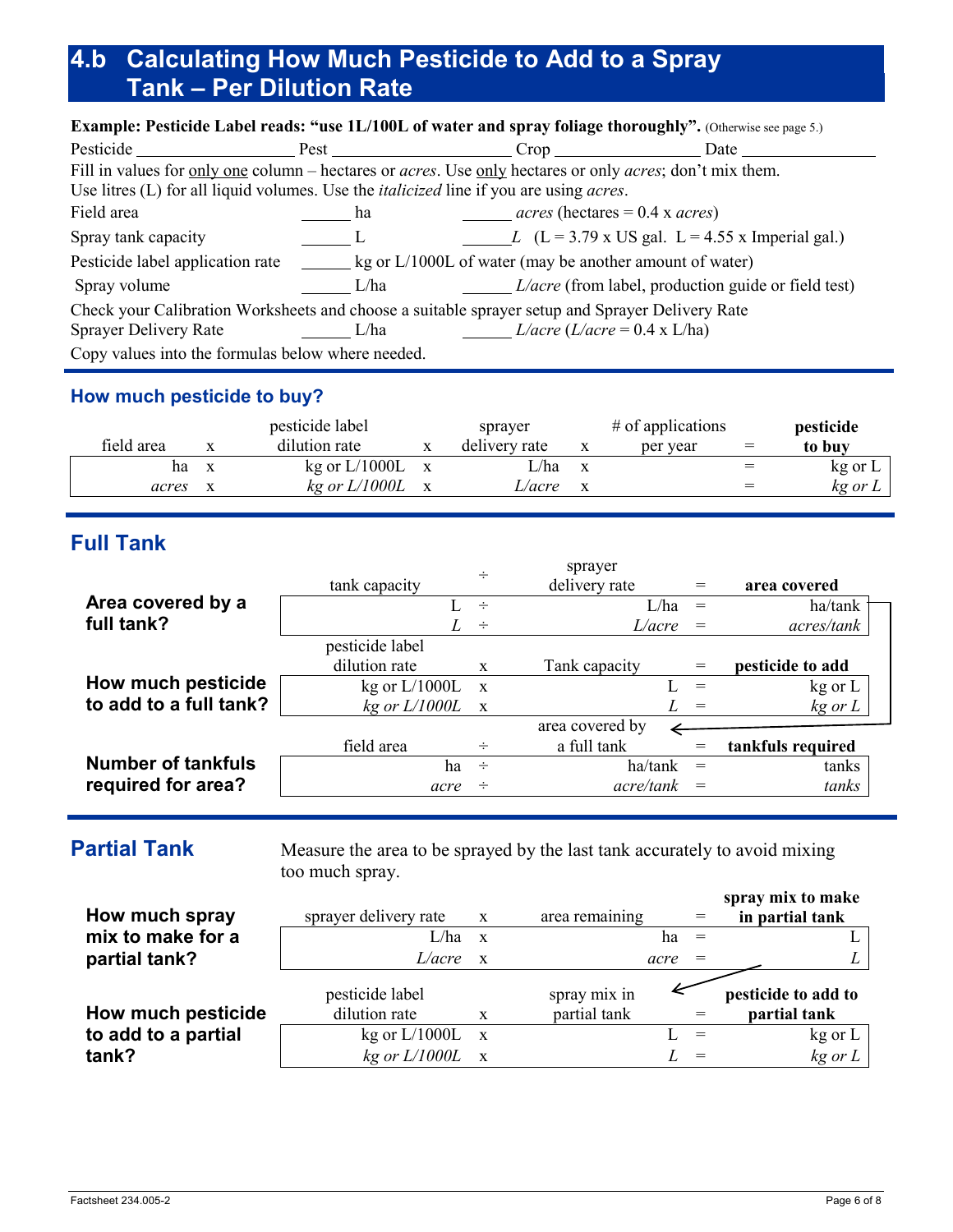# **Forward Speed Calculations**

Date:

Calculate the forward speed of your tractor and sprayer in field conditions encountered during spraying. If you change tires, tire pressures, or tire lugs wear significantly, speeds will change. Also speeds will change between dry and very wet field conditions.

- 1. Mark out a test strip at least 60 m or 200 *ft* long.
- 2. Fill the tank about half full with water and move to the test strip.
- 3. Choose the tractor gear and throttle for the forward speed you want. Gear Throttle <u>rpm</u>. Use the same throttle RPM when measuring nozzle output (Step 7).
- 4. Measure the time in seconds required to pass through the test strip on four runs. Reach the desired speed *before* entering the test strip, and hold that speed constant throughout the test run.
	- 1st run  $+2$ nd run  $+3$ rd run  $+4$ th run  $-$  seconds total time.
- 5. Calculate total distance travelled. Multiply test strip length (Step 1) by the number of runs. Your strip was  $\frac{m(ft)}{g}$  long x runs =  $\frac{m(ft)}{g}$  total distance.

| 6. Calculate forward speed   |                |        |            |      |     |                              |
|------------------------------|----------------|--------|------------|------|-----|------------------------------|
| using the formula in the box | total distance | $\div$ | total time |      |     | $x$ constant = forward speed |
| at right.                    |                |        | sec x      |      | $=$ | km/h                         |
|                              |                |        | sec x      | 0.68 | $=$ | mph                          |

| Tractor #1               |  | Tire Size |  | Tire Pressure |  |  |
|--------------------------|--|-----------|--|---------------|--|--|
| Gear                     |  |           |  |               |  |  |
| Throttle rpm             |  |           |  |               |  |  |
| Time sec                 |  |           |  |               |  |  |
| Total distance in $(ft)$ |  |           |  |               |  |  |
| Forward speed km/h (mph) |  |           |  |               |  |  |

| Tractor $#2$             |  | Tire Size |  | Tire Pressure |  |  |
|--------------------------|--|-----------|--|---------------|--|--|
| Gear                     |  |           |  |               |  |  |
| Throttle rpm             |  |           |  |               |  |  |
| Time sec                 |  |           |  |               |  |  |
| Total distance in $(ft)$ |  |           |  |               |  |  |
| Forward speed km/h (mph) |  |           |  |               |  |  |